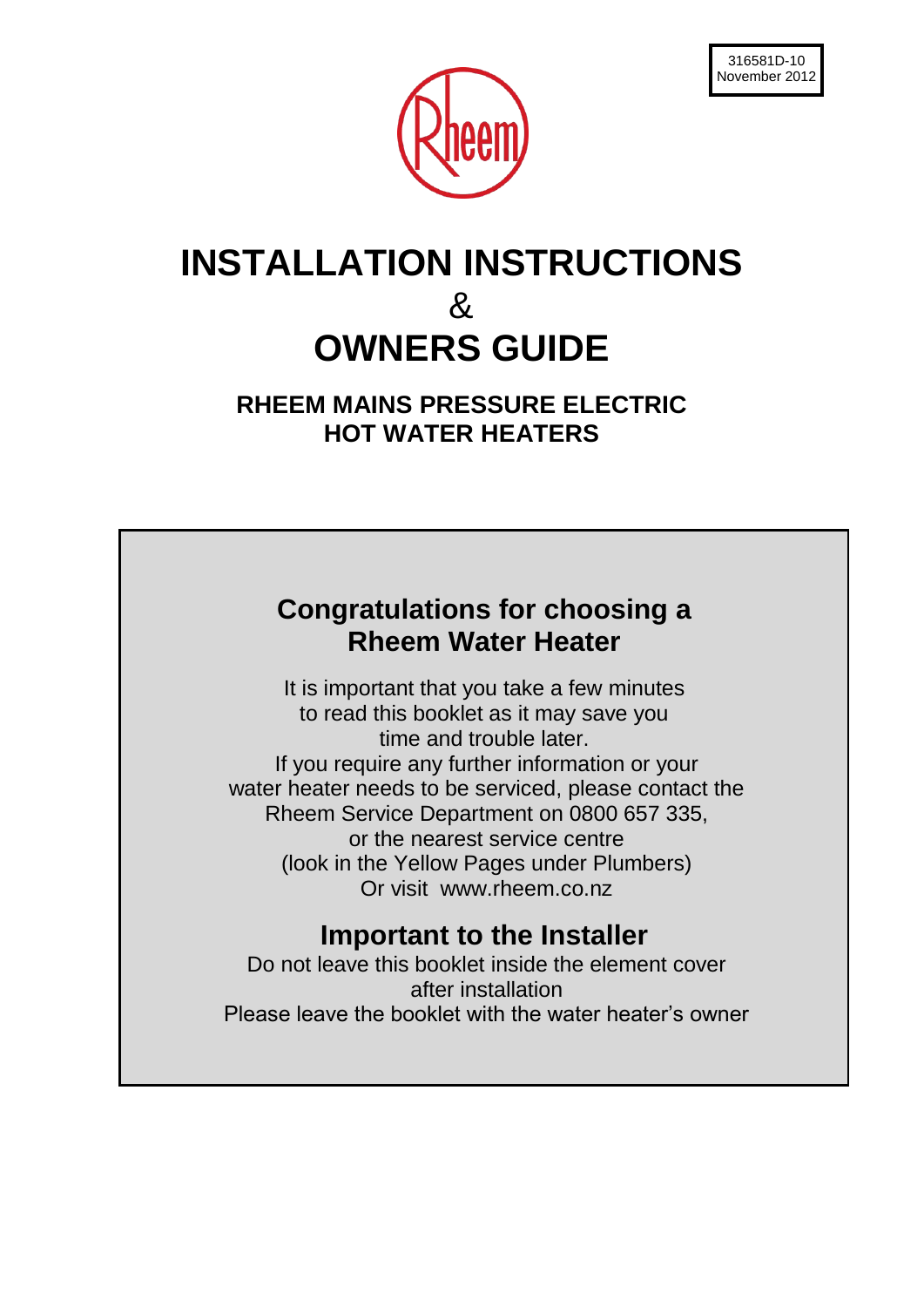## IMPORTANT INFORMATION

### **GENERAL**

- The information contained in this manual, and all other information or advice given at any time by Rheem New Zealand Limited in connection with the purchase, installation or use of a Rheem water heater, is given in good faith. Subject to any rights the owner may have under the "Consumer Guarantees Act 1993", Rheem New Zealand Limited will not be liable to any person for any inaccuracy or omission in the information or advice arising through the fault or negligence of Rheem New Zealand Limited or any other person or through any other cause whatsoever.
- This water heater is not intended to be operated, adjusted or tampered with by young children or infirm persons. Young children should be supervised to ensure they do not play with the water heater.

## ABOUT YOUR WATER HEATER

## **Q. DOES THE WATER QUALITY AFFECT THE WATER HEATER?**

A. Your water heater is suitable for most public water supplies, however, some water qualities may have a detrimental effect on it. **If you are in a known harsh water area please read page 6**.

## **Q. HOW HOT SHOULD THE WATER BE?**

A. The Optima features a user adjustable thermostat (temperature range of  $60 - 75^{\circ}$ C), which allows you to choose the most suitable temperature for your hot water needs.

The Vitreous enamel models (temperature range  $60 - 70^{\circ}$ C) require an authorised person to make any temperature adjustments.

For reasons of safety and economy, we advise the thermostat is adjusted to the lowest setting that meets your needs.

The New Zealand Building Code requires a stored temperature setting of not less than  $60^{\circ}$ C. A tempering valve set at 55°C must be used on domestic wet areas.

### **Q. HOW DO I KNOW IF THE WATER HEATER IS INSTALLED CORRECTLY?**

A. Refer to the installation requirements on page 4.

### **Q. HOW LONG WILL THE WATER HEATER LAST?**

A. There are a number of factors that affect the life of the water heater. These include; the water quality, water pressure, water temperature and the usage pattern, however, your Rheem water heater is supported by a comprehensive warranty (refer to page 8).

The life of the water heater may be extended by arranging for an authorised person to inspect the anode and replace it, if required.

The suggested time after installation when the anode should be inspected is:

Vitreous enamel 8 years

Optima 10 years

For softened water supplies or in areas of poor water quality, it is recommended the anode be inspected 3 years earlier than shown (refer to "Water Quality" on page 6).

## HOW THE WATER HEATER WORKS

### **SINGLE AND TWIN ELEMENT MODELS**

Water stored within the water heater is heated by the electric heating element. The thermostat controls the electricity supply to the heating element so that a constant water temperature is maintained. As the cold water is heated it expands approximately 1/50 of its volume and, as a result, a small amount of water is discharged from the cold water expansion valve.

### **NON-SIMULTANEOUS ELEMENT MODELS**

The two heating elements are wired for non-simultaneous operation, so that only one heating unit can operate at a time. The bottom heating unit is usually connected to an off-peak (overnight) supply and the top heating unit to a continuous supply. **The red link wire must be removed from the terminal block during installation if two separate power supplies are to be used**. Leaving the link in place ensures both elements operate correctly with a single power supply. The basic operation is as follows: when the water temperature at the top of the water heater has reached the set temperature, the thermostat switches the top element off. This creates a circuit to the bottom heating element by switching the neutral.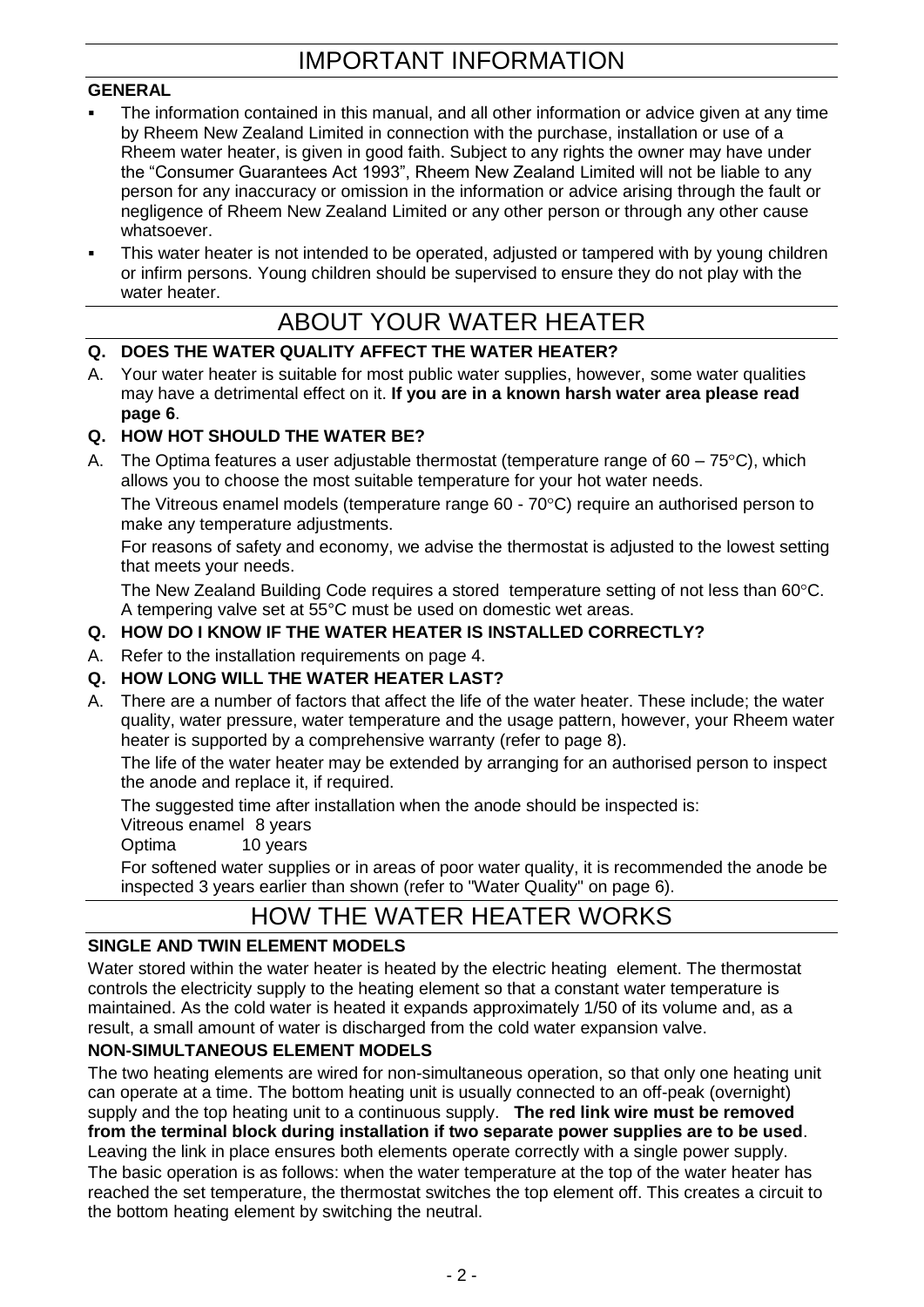## **SAFETY**

On all models, a Temperature and Pressure Relief valve is supplied with each water heater. It can be found inside the front cover and must be mounted on top of the water heater.

Also fitted to the water heater is a thermostat, which incorporates an over-temperature thermal cutout device.

 $\Delta$ *Warning: The operation of the thermal cut-out indicates a possible dangerous situation. Do not reset the thermal cut-out until the water heater has been serviced by an authorised service person.*

These safety devices must not be tampered with, or removed, and under no circumstances operate the water heater unless both devices are fitted.

## REGULAR CARE

#### **MANUALLY OPERATING THE TEMPERATURE AND PRESSURE RELIEF VALVE:**

Valve manufacturers recommend that you operate the easing lever (see diagram. 1) on the Temperature and Pressure Relief valve once every six months. **It is very important that you raise and lower the lever gently.**

**Warning:** To ensure the relief valve is working correctly, operate the relief valve easing *lever at least every six months. Failure to do this may result in the water heater over-pressurising.*

#### DIAGRAM 1



If water does not flow freely from the drain line or the valve fails to completely close and water continues to be discharged, contact the Rheem Service Department, phone **0800 657 335,** or the nearest Rheem Service Centre (look in the Yellow Pages under "Plumbers).

### **GOING ON HOLIDAYS:**

If you plan to be away from home for one or two nights, we suggest that you leave the water heater switched on. However, if you plan to stay away more than a few nights, conserve energy by switching the water heater off at the isolating switch, or at the main switchboard. In locations where freezing could occur, you should leave the water heater turned on.

## SAVE A SERVICE CALL

#### **CHECK THE ITEMS BELOW BEFORE MAKING A SERVICE CALL. YOU MAY BE CHARGED FOR SERVICE IF THE FAULT IS NOT RELATED TO THE WATER HEATER MANUFACTURE OR PARTS SUPPLIED WITH THE WATER HEATER BY RHEEM.**

#### **WATER DISCHARGING FROM EXPANSION CONTROL VALVES**

It is normal for the cold water expansion valve and the temperature and pressure relief valve to discharge a small quantity of water during the heating cycle. If either of these valves discharge more than a bucket full of water in 24 hours, one of the following may be the cause.

#### **Continuous dribble**

Try gently raising the easing lever on the relief valve for a few seconds. This may dislodge small particles of foreign matter and clear the fault.

 **Heavy flow of hot water until the water is cold – then stops while the water reheats** Immediately turn off the electricity supply to the water heater. Call the Rheem Service Department or look in the Yellow Pages under "Plumbers" for your nearest Rheem Service Centre or [www.rheem.co.nz](http://www.rheem.co.nz/) to arrange an inspection.

## **A steady flow of water (often at night)**

This may indicate that your cold water pressure sometimes rises above the design pressure of the water heater. A Pressure Limiting valve should be installed, or if one is installed, it may need replacing.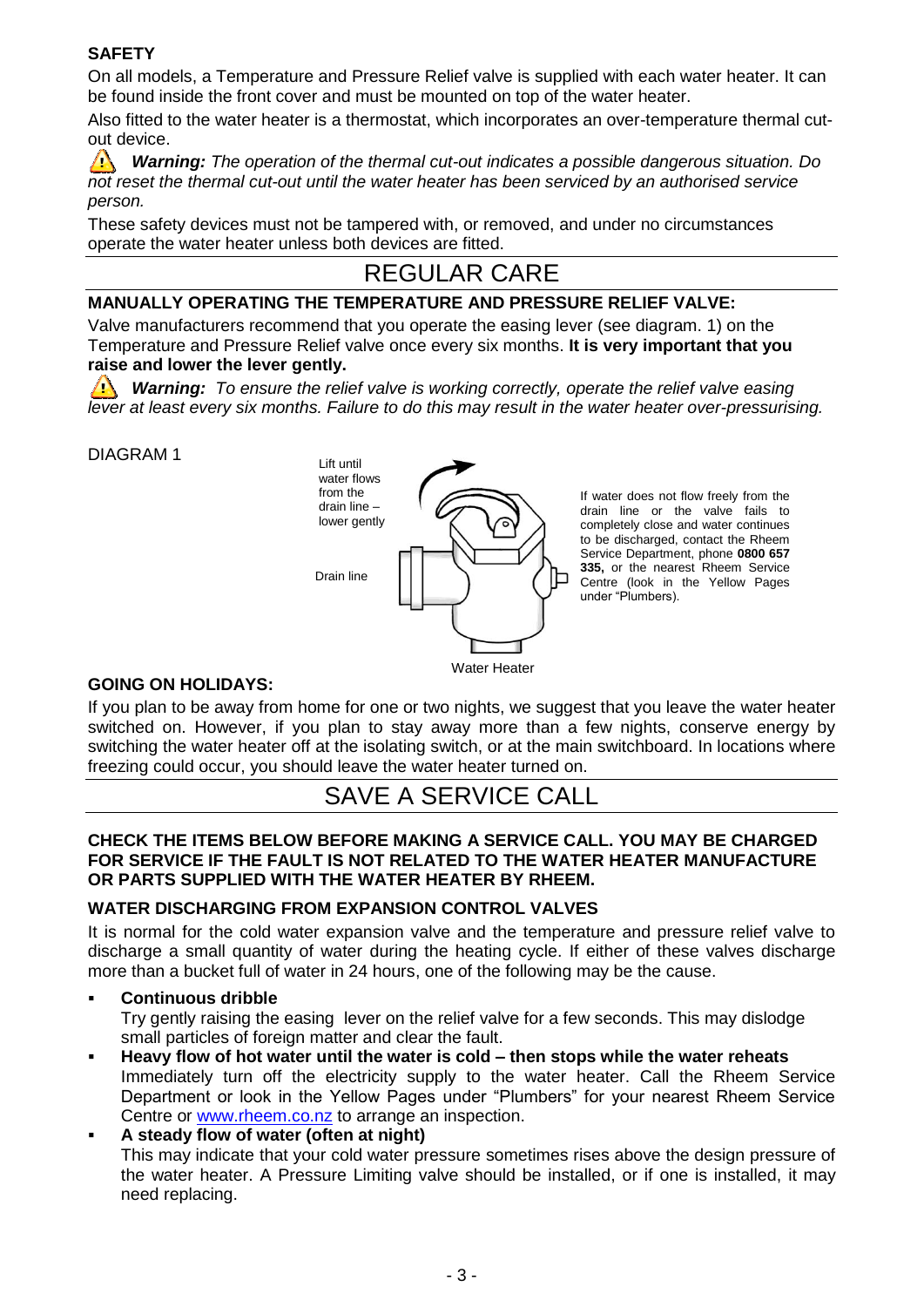## **NOT ENOUGH HOT WATER (or no hot water)**

### **Is the electricity turned on?**

Check the switch marked "water heater" at the switchboard and the water heater isolating switch.

Check the fuse or circuit breaker marked 'water heater'.

*WHERE THE WATER HEATER IS CONNECTED TO AN OFF PEAK (NIGHT RATE) ELECTRICAL TARIFF, THE SUPPLY MAY NOT BE AVAILABLE AT CERTAIN TIMES OF THE DAY.*

- **Do you have the correct size heater for your requirements?** Refer to the sizing guide in the Rheem sales literature or the Rheem website.
- **Is one outlet (especially the shower) using more hot water than you think?** Carefully review the family"s hot water usage and if necessary, check the shower flow rate. For maximum efficiency we recommend the flow rate through the shower is between 8 to 10 litres per minute. This can be achieved by installing a flow control valve if provision is not made to fit a flow restrictor in the shower rose.
- **Ensure the thermostat setting is appropriate. Note, some models require an authorised person to make electrical thermostat adjustments.**
- **HIGH ELECTRICITY BILLS**
- **Is one outlet (especially the shower) using more hot water than you think?**
- **Is there a leaking hot water pipe, dripping hot water tap, etc?** Even a small leak will waste a surprisingly large quantity of hot water and energy. Replace faulty tap washers, and have your plumber rectify any leaking pipe-work.
- **Is either of the expansion valves discharging too much water?**
- **Consider recent changes to your hot water usage pattern and check if there has been an increase in tariffs since your previous account.**

## INSTALLATION

Please take careful notice of the advice given as Rheem New Zealand Limited will not be liable for any loss or damage suffered as a result of the incorrect installation of the water heater, or any failure to check the capability of the electrical supply, wiring to the water heater.

The water heater must be installed by a certified person or registered plumber and the installation must comply with the New Zealand Building Code, Rheem Installation Instructions, AS/NZS 3000 electrical installations and all local codes and regulatory authority requirements. Note that no warranty costs will be payable where the water heater is located in a position that does not comply with the Rheem water heater installation instructions or relevant statutory requirements, causing the need for major dismantling or removal of cupboards, doors or walls, or use of special equipment to bring the water heater to floor or ground level or a serviceable position.

## **WATER HEATER LOCATION**

Water heaters with a galvanised outer casing are only suitable for indoor installations, whereas water heaters with a painted casing are suitable for both indoor and outdoor installations.

Clearance must be allowed for servicing and removal of the water heater and it must be accessible without the use of a ladder or scaffold. (Typical clearances are: TPR valve removal 135 mm, Element Cover and Element Removal 400 mm). Also, you must be able to read the information on the rating plate and if possible, leave headroom of one water heater length so the anode can be inspected or replaced.

## **CONNECTION SIZES**

- Hot water connection: RP *¾/20.*
- Cold water connection: RP *¾/20.*
- Relief valve connection: RP ½/15.

## **INLET/OUTLET CONNECTIONS**

A union must always be provided at the cold water inlet and hot water outlet for disconnection reasons. All connection sockets on the water heater are parallel threaded and therefore tapered brass nipples must be used to ensure watertight connections. Both connections are fitted with plastic liners and it is important that they remain in situ for the water heater to function properly. These liners will be pushed into the correct position as the fitting is being screwed in.

## **NON RETURN VALVE**

A non return valve must be installed on the cold water line to the water heater.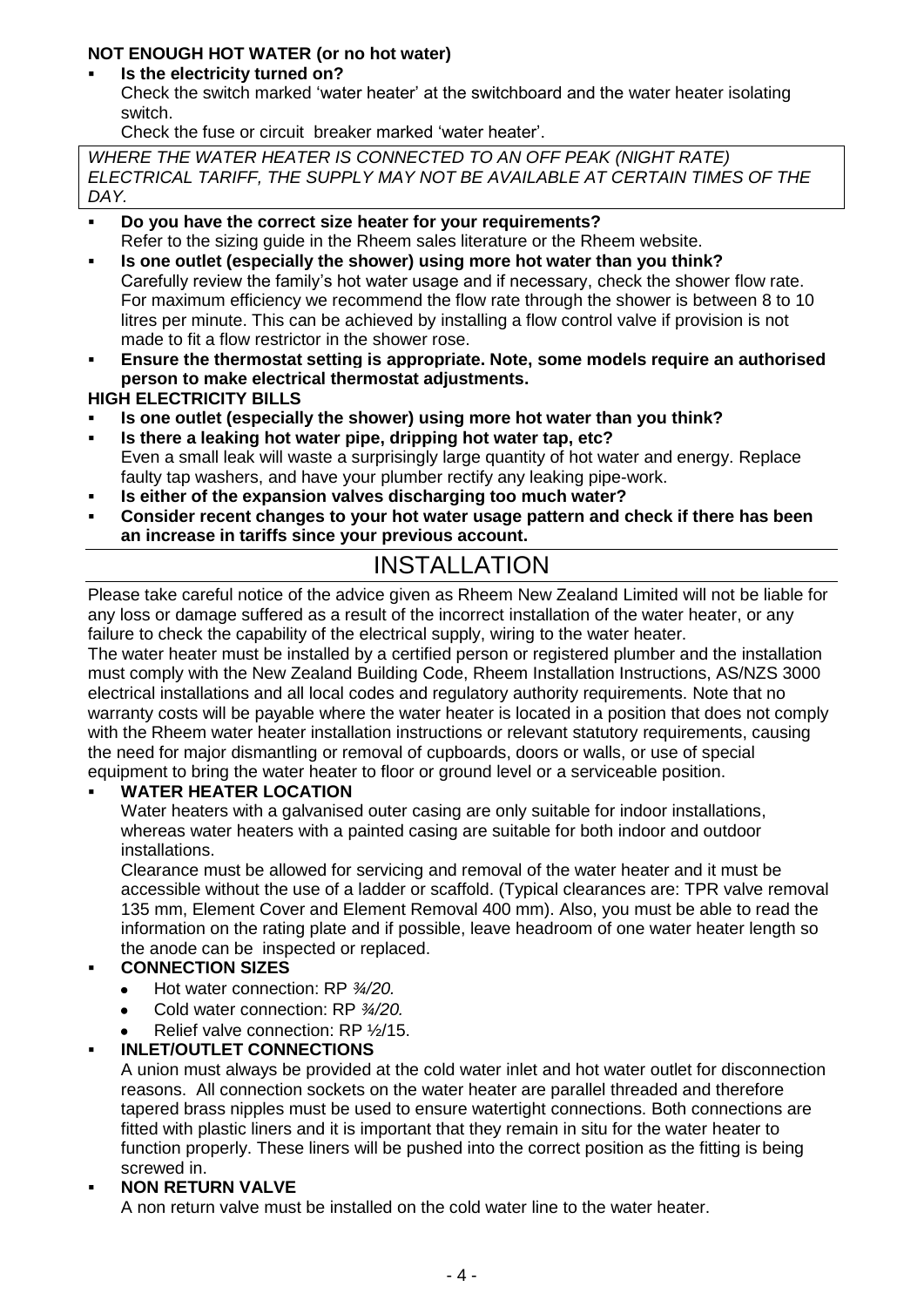#### **PIPE SIZES**

The cold water line to the water heater should be the same size or bigger than the hot water line from the water heater. For best results, choose the most suitable pipe size for each individual application.

#### **COLD WATER EXPANSION VALVE**

A cold water expansion valve must be fitted to the cold water line to the water heater.

#### **TEMPERATURE AND PRESSURE RELIEF VALVE**

When fitting the temperature and pressure relief valve, ensure the probe has not been bent. Seal the thread with PTFE tape, or similar, as recommended by the valve manufacturer and screw the valve into the off-centre socket. Do not use a wrench on the valve body – use the spanner flats provided. Drain the TPR valve with a pipe the same size as the valve outlet. The drain must run downwards to a visible point outside the house, preferably over a gully trap. In locations where the pipe exceeds 3 metres unbroken length, or freezing could occur, an air break must be provided within 300 mm of the TPR valve.

*Warning: The drain line from the TPR valve must be in copper. A Rheem mains pressure water heater must not be installed and operated without a suitable (valve that complies with AS 1357.1) temperature and pressure relief valve. Under no circumstances block the outlet of this valve or its drain pipe.*



**DIAGRAM 2:**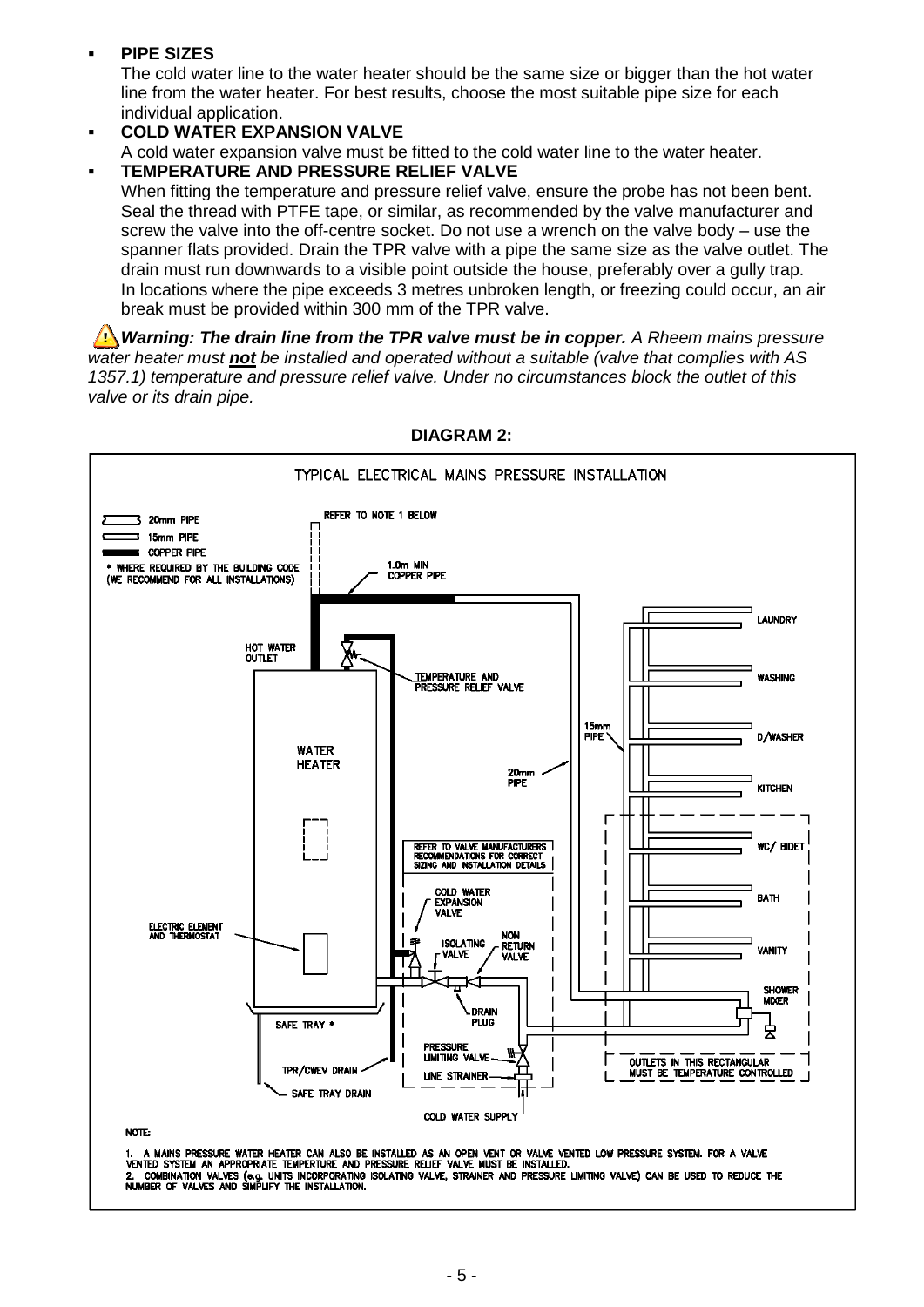## **WATER SUPPLY PRESSURE**

Maximum permitted mains water pressure - refer product label and Table 5.2 AS/NZS 3500.4. Note inlet pressure control valve is required where maximum permitted mains pressure is likely to be exceeded.

Minimum inlet pressure: 60 kPa

**PRESSURE LIMITING/REDUCING VALVE**

If the water supply pressure exceeds the requirements of Table 5.2 AS/NZS 3500.4, a pressure limiting valve with a maximum setting of 500 kPa is to be fitted in the installation.

**SAFE TRAY AND SEISMIC RESTRAINTS**

The water heater must be installed with a properly drained safe tray where there is the possibility of water damage to furniture, carpets or building. All water heaters must be restrained to protect against seismic forces. (Refer to the Zealand Building Code for acceptable solutions.)

## CONNECTIONS - ELECTRICAL

The electrical installation must be completed in accordance with AS/NZS 3000. All water heaters are designed for 230 VAC, 50 Hz mains operation and a means of disconnection from the power supply must be incorporated in the fixed wiring during installation.

A flexible 20 mm conduit is required for the electrical cable to the water heater. The conduit is to be connected to the unit with a 20 mm plain to screw adaptor. Connect the power supply wires directly to the terminal block and earth tab connection, ensuring there are no excess wire loops inside the front cover. For details, refer to the wiring diagram on the inside of the element cover. **A separate heating element earth wire is not required because the element earths by the thread of the element boss or the flange being in contact with the element socket.**

## COMMISSIONING

## **TO FILL AND TURN ON THE WATER HEATER**

**Warning:** The power supply to the water heater must not be switched on until the water heater *is filled with water and an "earth continuity test", as outlined in Annex A of AS/ANZ 60335.1 has been carried out. Failure to do so will damage the element and shorten its life and may create a dangerous situation.*

- Open all of the hot water taps in the house (don't forget the shower). Open the cold water isolation valve fully to the water heater to force the air out of the taps. As water flows freely from each tap, close it. Check the pipe-work for leaks.
- Switch on the electrical supply at the isolating switch to the water heater.

### **TO TURN OFF THE WATER HEATER**

If it is necessary to turn off the water heater on completion of the installation, such as on a building site or where the premises is vacant, then;

- Switch off the electrical supply at the isolating switch to the water heater.
- Close the cold water isolation valve at the inlet to the water heater.

## DRAINING THE WATER HEATER

- Switch off the electrical supply at the isolation switch to the water heater.
- Close the cold water isolation valve.
- Operate the relief valve easing lever to release the pressure in the water heater.
- Drain the water heater through the drain valve or plug.
- Undo the top outlet union or operate the relief valve easing lever again to let air into the water heater and allow the water to drain

## WHAT YOU SHOULD KNOW ABOUT WATER QUALITY

### **WATER SUPPLY CHEMISTRY**

Water quality can have a detrimental effect on water heater operation, components and life expectancy and may affect the warranty.

#### *Warning: This water heater must be installed in accordance with advice given to be covered by the Rheem warranty.*

Your Rheem water heater is manufactured to suit the water condition of most local authority water supplies. However, some water supplies can have a detrimental effect on the water heater and its operation and/or life expectancy. This water heater must only be connected to a water supply which complies with these specifications for the Rheem warranty to apply. If you are unsure of your water chemistry you may be able to obtain information from your local water supply authority or you can contact Rheem and we will provide you with contact details of a suitable agency capable of testing your water for compliance with Rheem standards. Water quality tests must be carried out at the owner"s cost.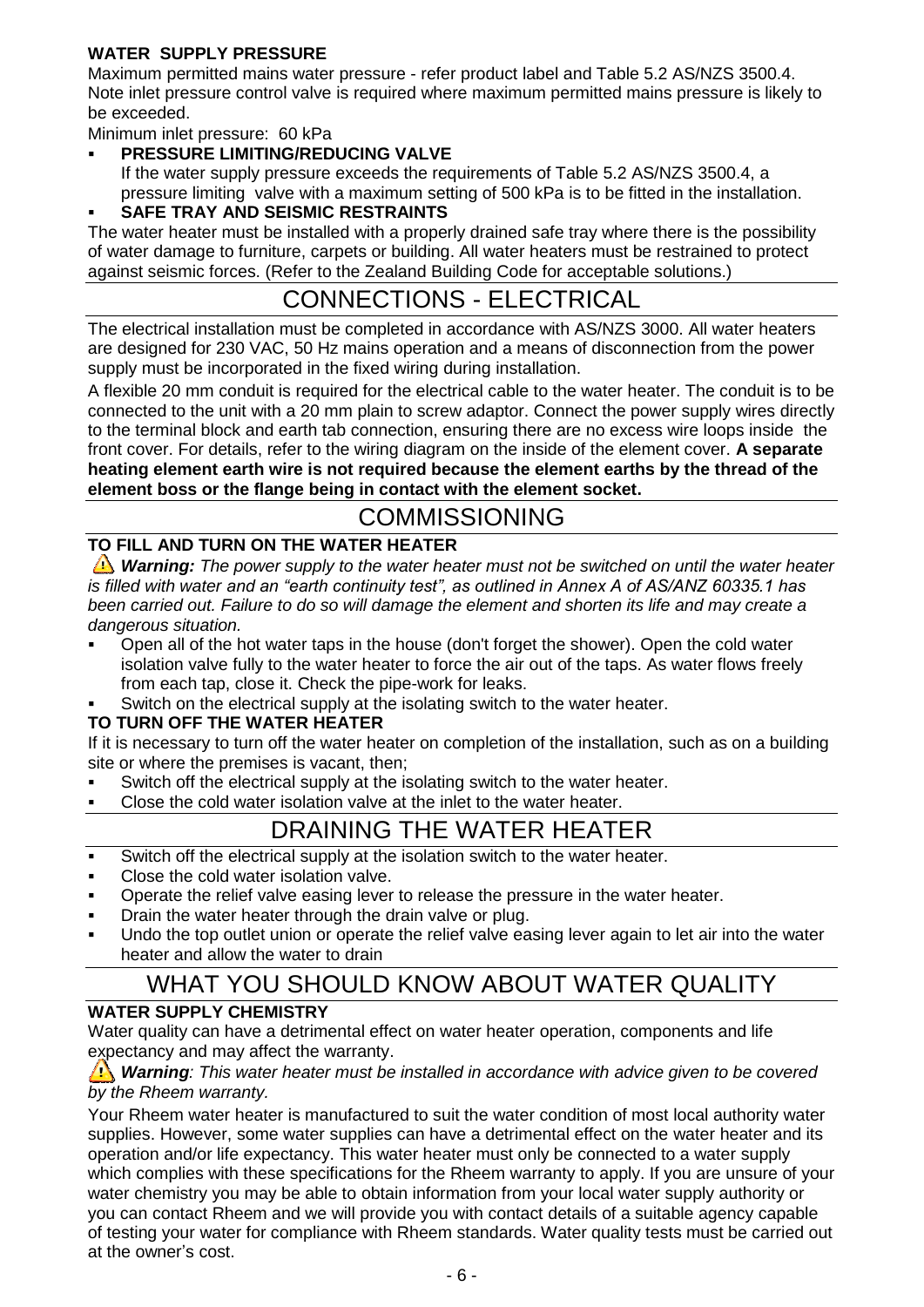## **HARSH WATER AREAS**

Rheem water heaters are designed for use in areas where the Total Dissolved Solids (TDS) content of the water supply is less than 2500 mg/L.

In areas where the TDS exceeds 600 mg/L it is possible the standard magnesium anode fitted to the water heater, may be excessively active. To alleviate this, the magnesium anode should be replaced with an aluminium anode. Where the TDS of the water is less than 40 mg/L, such as when the water has been deionised or is from an alpine supply, a high potential anode should be used. The changing of anodes must be carried out by a plumber or qualified service person. **CAUTION**

#### If your water supply has a TDS greater than 600 mg/L and the anode has not been changed, there is a possibility of hydrogen gas accumulating in the top of the water heater during long periods of no use.

If, under these conditions, the water heater has not been used for two or more weeks the following procedure should be carried out before using any electrical appliances (e.g. automatic washing machines and dishwashers) which are connected to the hot water supply.

The hydrogen, which is highly flammable, should be vented safely by opening a hot tap and allowing the water to flow. There should be no smoking or naked flames near the tap whilst it is turned on. Any hydrogen gas will be dissipated as indicated by an unusual spurting of the water from the tap. Once the water runs freely again any hydrogen in the system will have been released.

## **SATURATION INDEX**

The saturation index is used as a measure of the water's corrosive or scaling properties. In a scaling water supply calcium carbonate is deposited out of the water onto any hot metallic surface. When scaling water has a saturation index greater than  $+0.40$  an expansion control valve must be fitted on the cold water line after the non-return valve.

Where the saturation index exceeds +0.80, low watts density elements should be used. Where the saturation index is less than -1.0, a corrosive resistant heating unit should be used (contact your local Rheem Service Department or an authorised service person).

Scaling water is water that containing levels of calcium carbonate (total hardness in excess of 200 mg/litre at any time when the water heater is operating) Scaling water can block and prevent the pressure & temperature relief valve from operating, resulting in damage to the water heater storage cylinder and water components.

A cold water expansion control valve must be fitted where in all areas with scaling water to assist in preventing blockage of the pressure and temperature relief valve.

**Warning:** Failure to install an expansion control valve where scaling water conditions occur *may result in the water storage cylinder failing or under certain circumstances exploding.*

To avoid damage to the storage cylinder and components Rheem strongly recommends scaling water be treated before entering the water heater by fitting appropriate water filters, conditioners, etc – refer to your local water authority for information on water in your area. A build up of white sediment on the hot taps or shower rose can be indicative of scaling water. Contact Rheem if this condition is observed.

**Warning:** Damage caused by scaling water can affect the Rheem warranty.

The Rheem warranty of this water heater will not cover resultant faults on components, including storage tank, due to the effects of sludge and/or sediment as a result of connection to a water supply from silted or untreated sources, i.e. springs, dams, bores, rivers or town supplied from a bore.

#### **WATER HEATERS NOT INSTALLED IN ACCORDANCE WITH THE ABOVE ADVICE WILL NOT BE COVERED BY THE RHEEM WARRANTY.**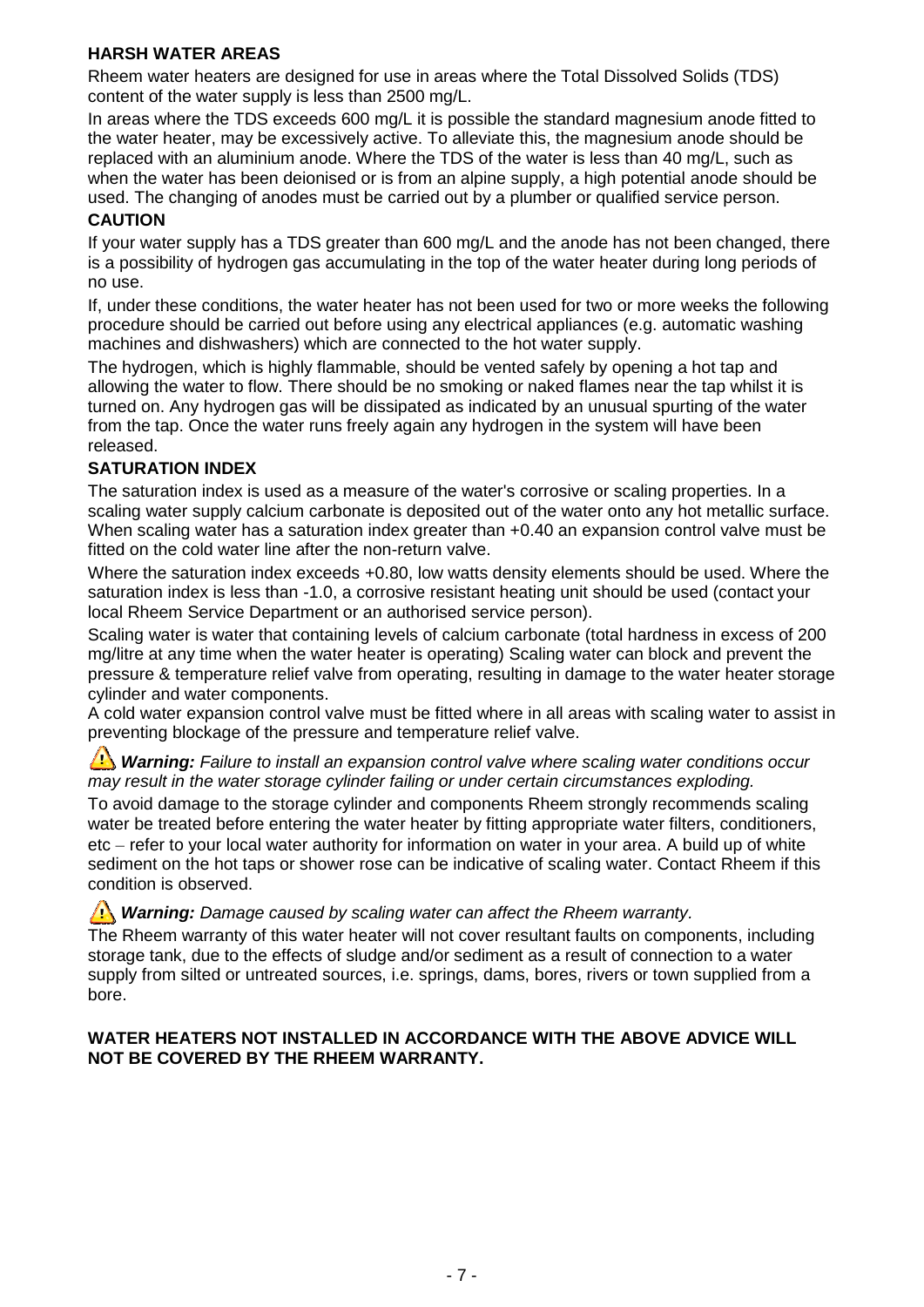## **RHEEM WARRANTY**

#### **Mains Pressure Electric Water Heater Product Warranty New Zealand Only**

In addition to your legal right, in New Zealand Rheem New Zealand Limited makes the following promise to the owner. We will repair, or if necessary, replace a defective water heater or part of it which has failed due to faulty manufacture on the following terms and conditions:

### **1. THE RHEEM WARRANTY GENERAL**

- 1.1 This warranty is given in respect of sales in New Zealand by Rheem New Zealand Ltd company number 1175771, 475 Rosebank Road, Avondale, Auckland.
- 1.2 Rheem offers a trained and qualified national service network that will repair or replace components at the address where the water heater is installed subject to terms of Rheem warranty in New Zealand - contact your Rheem Service Centre on 0800 657 335
- 1.3 For details about this warranty you can contact us in New Zealand at [rheem@rheem.co.nz](mailto:rheem@rheem.co.nz) or phone your Rheem Service Centre on 0800 657 335.
- 1.4 The terms of this warranty are set out in Section 2 and apply to water heaters manufactured after 1<sup>st</sup> July 2012.
- 1.5 If a subsequent version of this warranty is published the terms of that warranty will apply to water heaters manufactured after the date in the subsequent version.
- 2. TERMS OF THE RHEEM WARRANTY AND EXCLUSION TO IT
- 2.1 The decision of whether to repair or replace a faulty component is at Rheem New Zealand sole discretion.
- 2.2 Where the water heater is installed outside the boundaries of a metropolitan area as defined by Rheem New Zealand limited or further than 25 km from a Rheem New Zealand accredited service centres office the cost of transport insurance and travelling between the Rheem New Zealand accredited service centre and the installed site shall be the owners responsibility.
- 2.3 Where the water heater is installed in a position that does not allow safe or ready access the cost of that access including the cost of additional materials handling and/or safety equipment shall be the owners responsibility. In other words the cost of dismantling or removing cupboards doors or walls and the cost of any special equipment to bring the water heater to floor or ground level or to a serviceable position.
- 2.4 This warranty only applies to the original and genuine Rheem New Zealand Limited water heater in its original installed location and any genuine Rheem replacement parts.
- 2.5 The Rheem New Zealand limited warranty does not cover faults that are the result of:
	- (a) Accidental damage to the water heater or any component (for example:
		- (i) Acts of god such as floods, storms, fires, lightning, strikes and the like and
		- (ii) Third party acts of omission.
	- (b) Misuse or abnormal use of the water heater.
	- (c) Installation or use not in accordance with the owners Guide and installation Instructions or the relevant statutory and local requirements including failure to install a properly drained safe tray where required by the Owners Guide and Installation Instructions.
	- (d) Connection at any time to a water supply that does not comply with the water supply guidelines as outlined in the owners guide and installation instructions, or poor water quality outside the limits specified in the owners guide and installation Instructions.
	- (e) Service repair work or attempts to repair or modifications to the water heater by a person other than Rheem Service or Rheem accredited service centre.
	- (f) Faulty plumbing or faulty power supply.
	- (g) Failure to maintain the water heater in accordance with the owners guide and Installation instructions.
	- (h) Transport damage.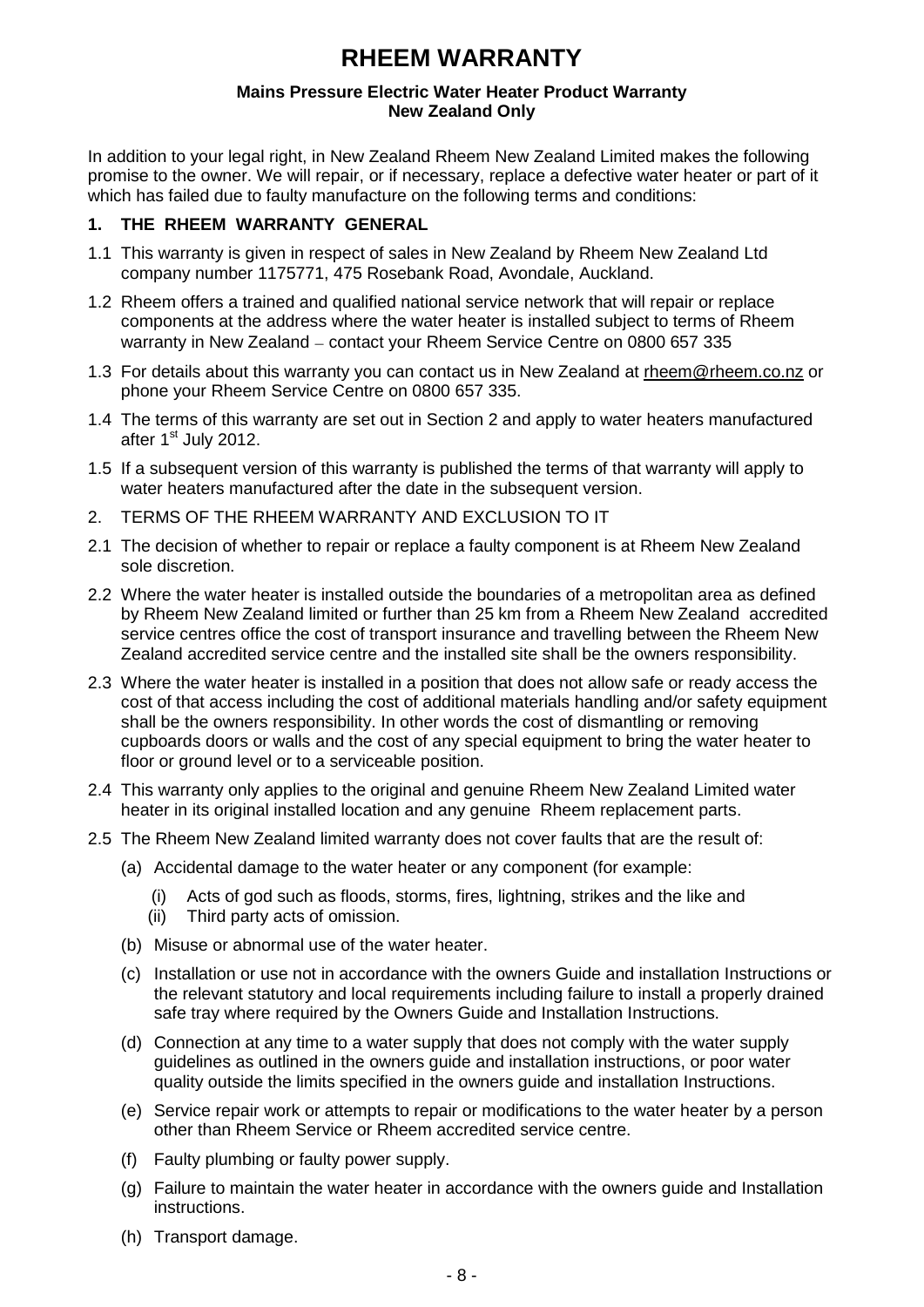- (i) Fair wear and tear from adverse conditions (for example corrosion).
- (j) Cosmetic defects .
- 2.6 If you require a call out and we find the fault is not covered by Rheem Warranty you are responsible for Rheem Service Centre call out costs if you wish to have the relevant component repaired or replaced by Rheem that service will be at your cost.
- 2.7 Subject to statutory provisions to the contrary this warranty excludes any and all claims however arising including under contract or tort for damage to furniture carpet walls foundations or any other consequential loss or incidental expenses either directly or indirectly due to leakage from the Rheem water heater or due to leakage from fittings and/or pipe work of metal, plastic or other materials caused by water temperature, workmanship or other modes of failure that were not reasonably foreseeable as liable to result from the failure.
- 2.8 This warranty excludes to the extent permissible all implied warranties set out in the sale of goods act 1908 ( new Zealand ) and all guarantees set out in the consumers guarantees act 1933 (New Zealand) to the extent that the goods are acquired for the purpose of resupply in trade consumption in the course of a process of production or manufacture or repairing or treating in trade other goods or fixtures on land.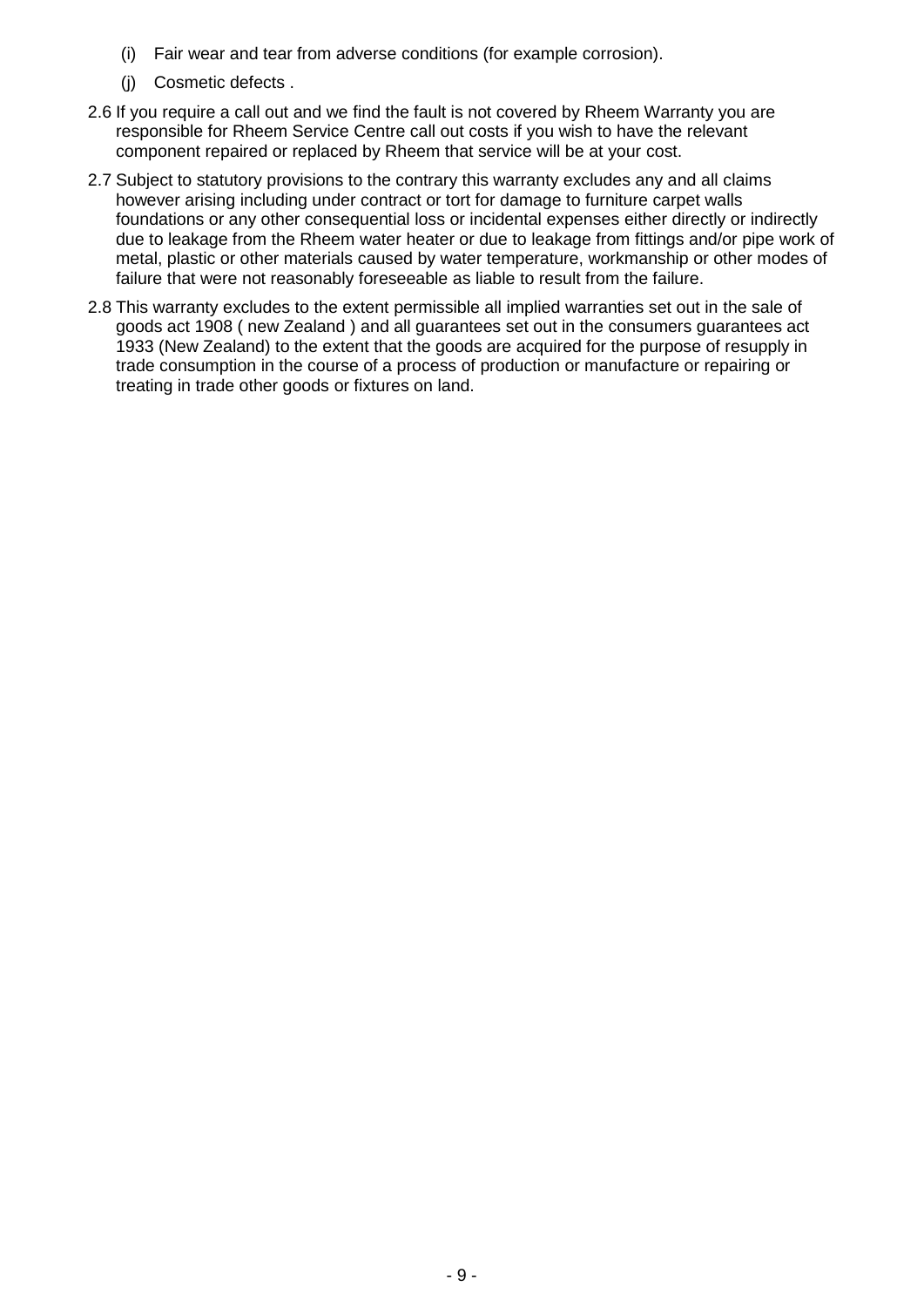#### **1. WHAT IS COVERED BY THE RHEEM WARRANTY FOR THE WATER HEATERS DETAILED IN THIS DOCUMENT**

1.1 Rheem will repair or replace a faulty component of your water heater if it fails to operate in accordance with its specifications as follows:

| <b>Product Model</b>                                                                                                                                          | <b>Application</b>                                                                                                          | Period from installation in which the fault must appear in order to<br>be covered                                               |                                                                                                                                                                                                                                    |
|---------------------------------------------------------------------------------------------------------------------------------------------------------------|-----------------------------------------------------------------------------------------------------------------------------|---------------------------------------------------------------------------------------------------------------------------------|------------------------------------------------------------------------------------------------------------------------------------------------------------------------------------------------------------------------------------|
|                                                                                                                                                               |                                                                                                                             | All<br>components<br>including inner tank.                                                                                      | Inner tank only                                                                                                                                                                                                                    |
| <b>Standard Mains</b><br>Pressure VE<br>(Vitreous<br>Enamel) and<br>Calorifier VE<br>and<br><b>Standard Low</b><br><b>Pressure VE</b><br>(Vitreous<br>Enamel) | Installed in a single-<br>family domestic<br>dwelling.<br>(Thermostat setting<br>must be below<br>76°C)                     | Year 1:<br>Repair and/or<br>replacement of the<br>faulty component,<br>free of charge,<br>including labour.                     | Year 2 to 3:<br>Replacement water heater, free of charge.<br>including labour costs.<br>Year 4 to 7:<br>Replacement water heater, free of charge.<br>Installation and repair labour costs are the<br>responsibility of the owner.  |
|                                                                                                                                                               | All applications other<br>than single-family<br>domestic dwelling.<br>(Thermostat setting<br>must be below<br>76°C)         | Year 1:<br>Repair and/or<br>replacement of the<br>faulty component,<br>free of charge,<br>including labour.                     | Year 2 to 3:<br>Replacement water heater, free of charge.<br>Installation and repair labour costs are the<br>responsibility of the owner.                                                                                          |
| <b>Mains Pressure</b><br><b>SS (Stainless</b><br>Steel) All<br>models.                                                                                        | Installed in a single-<br>family domestic<br>dwelling.                                                                      | Year 1:<br>Repair and/or<br>replacement of the<br>faulty component,<br>free of charge,<br>including labour.                     | Year 2 to 4:<br>Replacement water heater, free of charge.<br>including labour costs.<br>Year 4 to 10:<br>Replacement water heater, free of charge.<br>Installation and repair labour costs are the<br>responsibility of the owner. |
|                                                                                                                                                               | All applications other<br>than single-family<br>domestic dwelling.                                                          | Year 1:<br>Repair and/or<br>replacement of the<br>faulty component,<br>free of charge,<br>including labour.                     | Year 2 to 3:<br>Replacement water heater, free of charge.<br>Installation and repair labour costs are the<br>responsibility of the owner.                                                                                          |
| Optima VE<br>(Vitreous<br>Enamel)                                                                                                                             | Installed in a single-<br>family<br>domestic<br>dwelling (Thermostat<br>setting<br>must<br>be<br>below $76^{\circ}$ C)      | Year 1 to 4:<br>Repair<br>and/or<br>replacement<br>of the<br>faulty<br>component,<br>free<br>of<br>charge,<br>including labour. | Year 5 to 10:<br>Replacement water heater, free of charge.<br>Installation and repair labour costs are the<br>responsibility of the owner.                                                                                         |
|                                                                                                                                                               | All applications other<br>than<br>single-family<br>domestic<br>dwelling.(Thermostat<br>setting<br>must<br>be<br>below 76°C) | Year 1:<br>Repair<br>and/or<br>replacement<br>of the<br>faulty<br>component,<br>free<br>of<br>charge,<br>including labour.      | Year 2 to 5:<br>Replacement water heater, free of charge.<br>Installation and repair labour costs are the<br>responsibility of the owner.                                                                                          |

### **WARRANTY CONDITIONS**

- 1. The water heater must be installed and maintained in accordance with the Rheem Installation Guides supplied with the water heater, and comply fully with all the requirements of the New Zealand Building Code.
- 2. The warranty applies to the faulty manufacture of the water heater only and does not cover any plumbing, gas fitting or electrical parts supplied by the installer, that are not an integral part of the water heater, e.g. pipe-work, pressure limiting valve, stop valves, non-return valves, electrical switches, pumps and fuses.